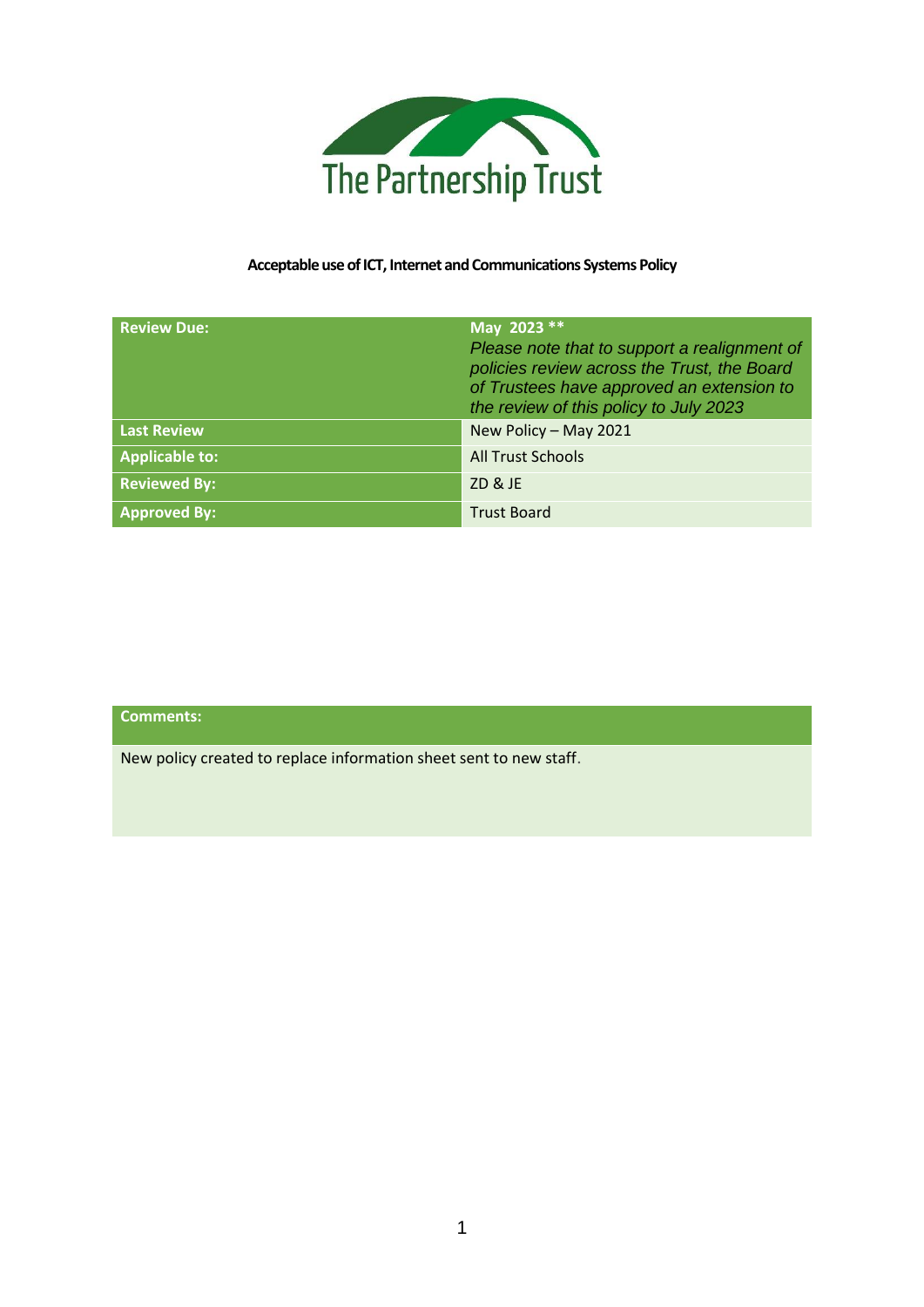#### **Contents**

|                | $\overline{2}$ |
|----------------|----------------|
| 2.             | $\overline{2}$ |
| 3.             | 3              |
| 4.             | 3              |
| 5 <sub>1</sub> | 4              |
| 6.             | 5              |
| 7.             | 6              |
| 8.             | 6              |
| 9.             | 6              |
|                |                |

#### **1. About this policy**

- 1.1 New technologies have become integral to the lives of children and young people in today's society, both within schools and in their lives outside school. The internet and other digital information and communications technologies are powerful tools, which open up new opportunities for everyone. These technologies can stimulate discussion, promote creativity, and stimulate awareness of context to promote effective learning. They also bring opportunities for staff to be more creative, efficient and productive in their work. All users should have an entitlement to safe internet access at all times.
- 1.2 Our IT and communications systems are intended to promote effective communication, teaching and working practices within The Partnership Trust. This policy outlines the standards that must be observed when using these systems, the circumstances in which use will be monitored, and the action will be taken in respect of breaches of these standards.
- 1.3 This policy covers all employees, officers, consultants, contractors, volunteers, casual workers, agency workers, supply teachers and TA's and anyone who has access to our IT and communication systems. They should all be responsible users and stay safe while using the internet and other communications technologies for educational, personal and recreational use.
- 1.4 Misuse of IT and communications systems can damage The Trust, individual schools in The Trust and our reputation. Staff are referred to the contents of the Staff Code of Conduct. Breach of this policy may be dealt with under our Disciplinary Procedure and, in serious cases, may be treated as gross misconduct leading to summary dismissal.
- 1.5 This policy does not form part of any employee's contract of employment and we may amend it at any time.

# **2. Personnel responsible for the policy**

- 2.1 The Senior Leadership teams have overall responsibility for the effective operation of this policy and for ensuring compliance with the relevant statutory framework.
- 2.2 The Senior Leadership Teams have a specific responsibility to ensure the fair application of this policy and all members of staff are responsible for supporting colleagues and ensuring its success.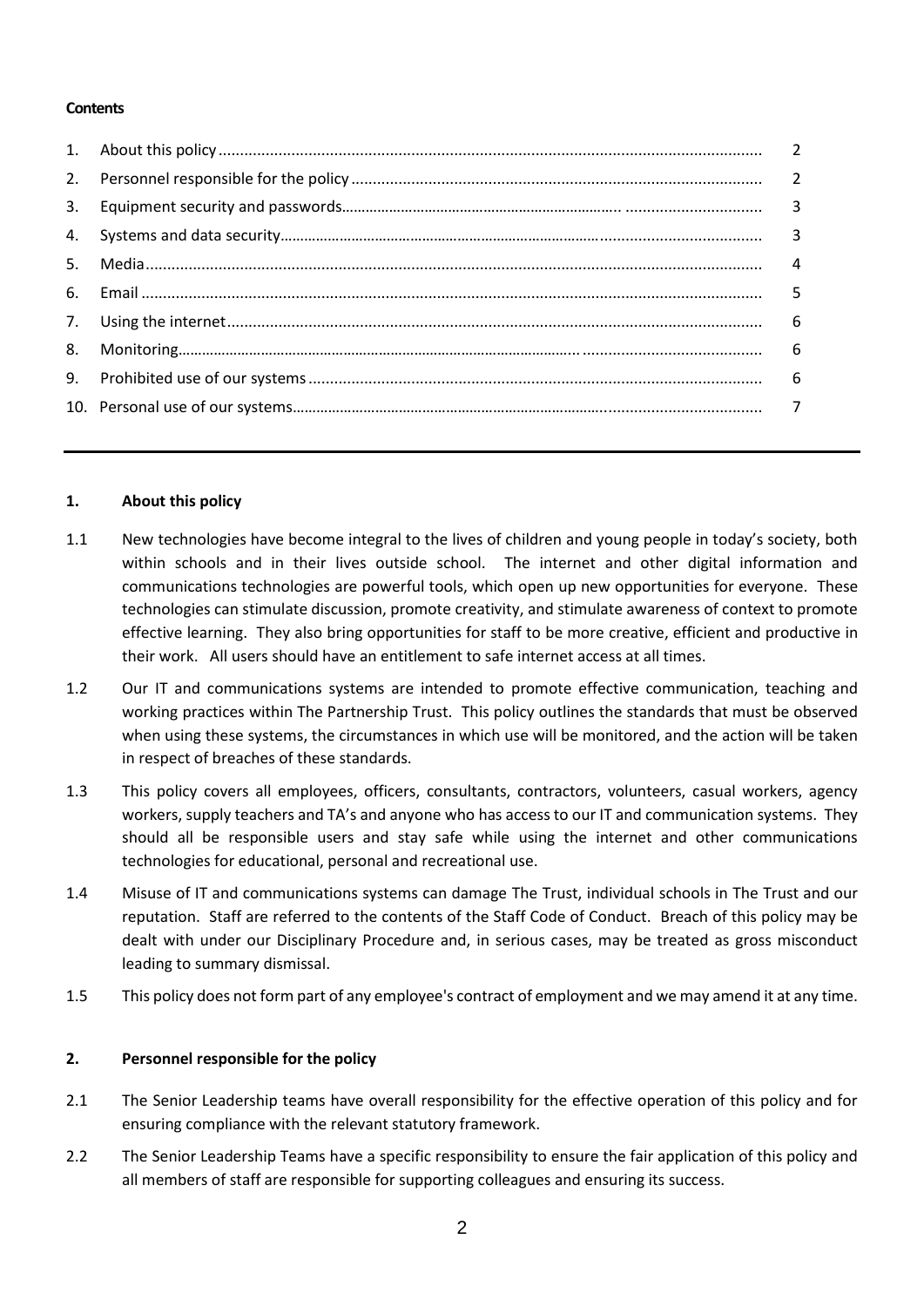2.3 The school will deal with requests for permission or assistance under any provisions of this policy, and may specify certain standards of equipment or procedures to ensure security and compatibility.

# **3. Equipment security and passwords**

- 3.1 You are responsible for the security of the equipment allocated to or used by you, and must not allow it to be used by anyone other than in accordance with this policy.
- 3.2 You are responsible for the security of any computer end point used by you. You should lock your machine or log off when leaving it unattended, to prevent unauthorised users accessing the system in your absence.
- 3.3 Desktop PCs and cabling for telephones or computer equipment should not be moved or tampered without approval from your IT support service.
- 3.4 You should use passwords on all IT equipment, particularly items that you take off site. You must keep your passwords confidential. You must not use another person's username and password or make available or allow anyone else to log on using your username and password unless authorised by the Headteacher or your IT support service. On the termination of employment (for any reason) you must return any equipment, key fobs or cards. Your log in account will be suspended from the day you leave.
- 3.5 If you have been issued with a laptop, tablet computer, smartphone or other mobile device, you must ensure that it is kept secure at all times, especially when travelling. This includes ensuring that, if it is left in your vehicle unattended, it is kept in a locked boot. Passwords must be used to secure access to data kept on such equipment to ensure that confidential data is protected in the event of loss or theft.
- 3.6 School devices may be used on public transport, however, they must be kept with you at all times and not left unattended. Equipment should be kept in any casing or covering provided, and be transported with care. You should also be aware that when using equipment away from school, documents may be read by third parties, for example passengers on public transport, and you are responsible for maintaining confidentiality of any information.
- 3.7 You should not take any confidential data offsite using an external device, or personal cloud based storage, unless the data or device has been encrypted.
- 3.8 The rules set out in this agreement also apply to the professional use of any school or personal ICT devices.
- 3.9 If using personal hand held / external devices (PDAs / laptops / mobile phones / USB devices etc) in school, you will follow the rules set out in this agreement, in the same way as if you were using school equipment. You should follow any additional rules set by the school about such use. You will ensure that any such devices are protected by up to date anti-virus software and are free from viruses.
- 3.10 You will not disable or cause any damage to school equipment, or the equipment belonging to others.

# **4. Systems and data security**

- 4.1 You must use school ICT systems in a responsible way, to ensure that there is no risk to your safety or to the safety and security of the ICT systems and other users. You should recognise the value of the use of ICT for enhancing learning and ensure that students receive opportunities to gain from the use of ICT. Where possible, you should educate the young people in your care in the safe use of ICT and embed e-safety in your work with young people.
- 4.2 You should not delete, destroy or modify existing systems, programs, information or data (except as authorised in the proper performance of your duties). You should not access, copy, remove or otherwise alter any other user's files, without their express permission.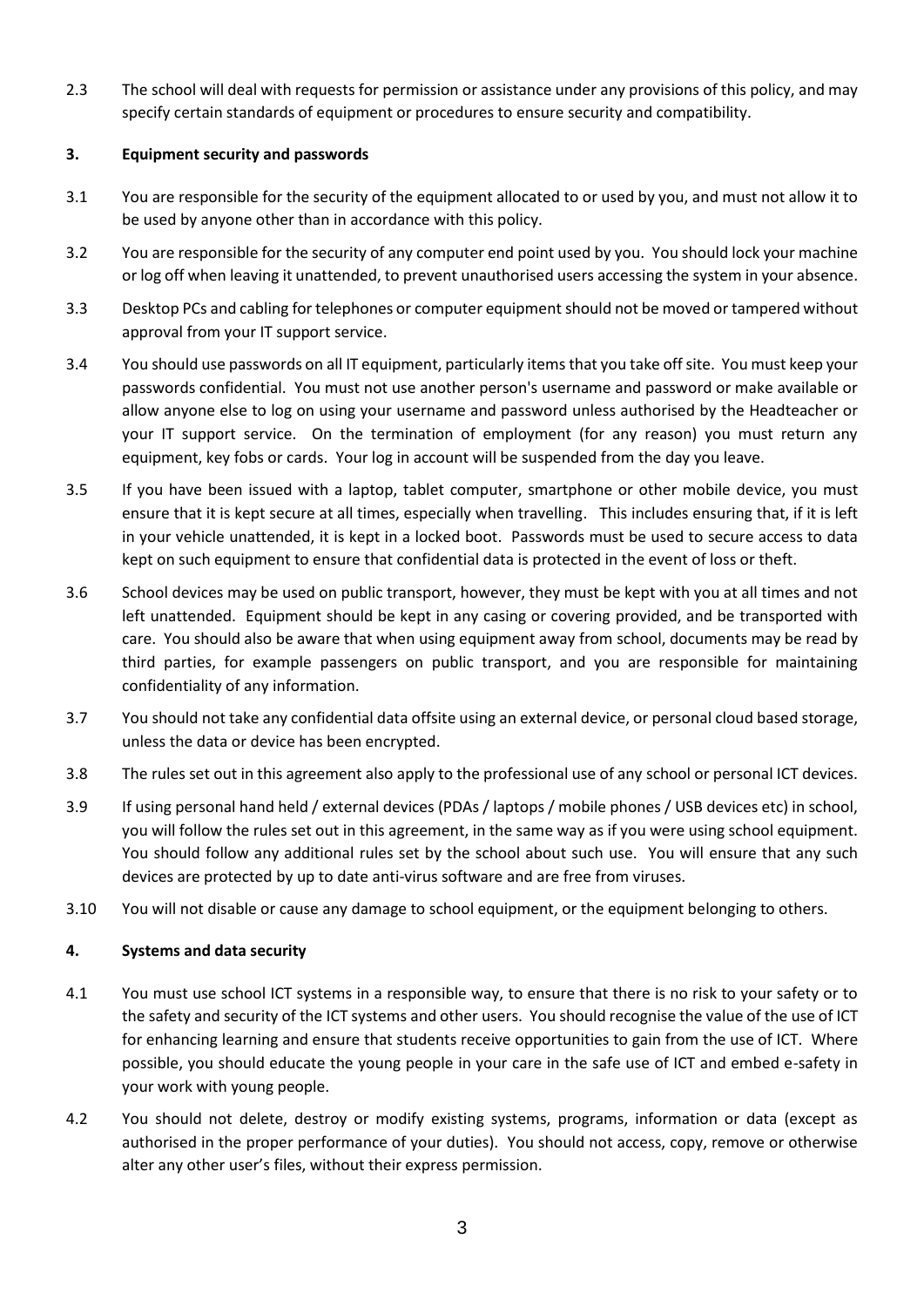- 4.3 You must not download or install software from external sources without authorisation from the Headteacher or your IT support service. This includes software programs, instant messaging programs, screensavers, photos, video clips and music files. If in doubt, staff should seek advice.
- 4.4 You must not attach any device or equipment to the system without authorisation from your Headteacher or IT support service. This includes any USB flash drive, MP3 player, tablet, smartphone or other similar device, whether connected via the USB port, or in any other way.
- 4.5 You should only transport, hold, disclose or share personal information about yourself or others, as outlined in the Data Protection Policy. Where personal data is transferred outside the secure school network, it must be encrypted.
- 4.6 All emails passing through our system are monitored for viruses. You should exercise particular caution when opening unsolicited emails from unknown sources or an email which appears suspicious (for example, if it contains a file where the name ends in .exe). You should only open attachments if the source is known and trusted. Inform the Headteacher or your IT Support Service immediately if you suspect your computer may have a virus or if you have inadvertently downloaded a harmful / unknown programme. We reserve the right to delete or block access to emails or attachments in the interests of security. We also reserve the right not to transmit any email message.
- 4.7 You should not attempt to gain access to restricted areas of the network, or to any password-protected information, except as authorised in the proper performance of your duties.
- 4.8 You must be particularly vigilant if you use school IT equipment off-site and take such precautions as we may require from time to time against importing viruses or compromising system security. The system contains information which is confidential and / or subject to data protection legislation. Such information must be treated with extreme care.
- 4.9 You should ensure that your data is regularly backed up, in accordance with relevant school policies.
- 4.10 Immediately report any damage or faults involving equipment or software, however this may have happened.
- 4.11 The Data Protection Policy requires that any staff or student data to which you have access, will be kept private and confidential, except when it is deemed necessary that you are required by law or by school policy to disclose such information to an appropriate authority.
- 4.12 You are responsible for your actions in and out of school and this Acceptable Use Policy applies not only to your work and use of school ICT equipment in school, but also applies to the use of school ICT systems and equipment out of school and your use of personal equipment in school or in situations related to your employment by The Trust.

# **5. Media**

- 5.1 You will ensure that when you take and / or publish images of others you do so with their permission and in accordance with the school's policy on the use of digital media.
- 5.2 You will not use any personal equipment to record images or video, unless a written agreement providing specific details has previously been made with the ICT Co-ordinator. If this is the case you should make sure the media is deleted before the device is removed from the school site.
- 5.3 Where data is published it should not be possible to identify by name, or other personal information, those who are featured.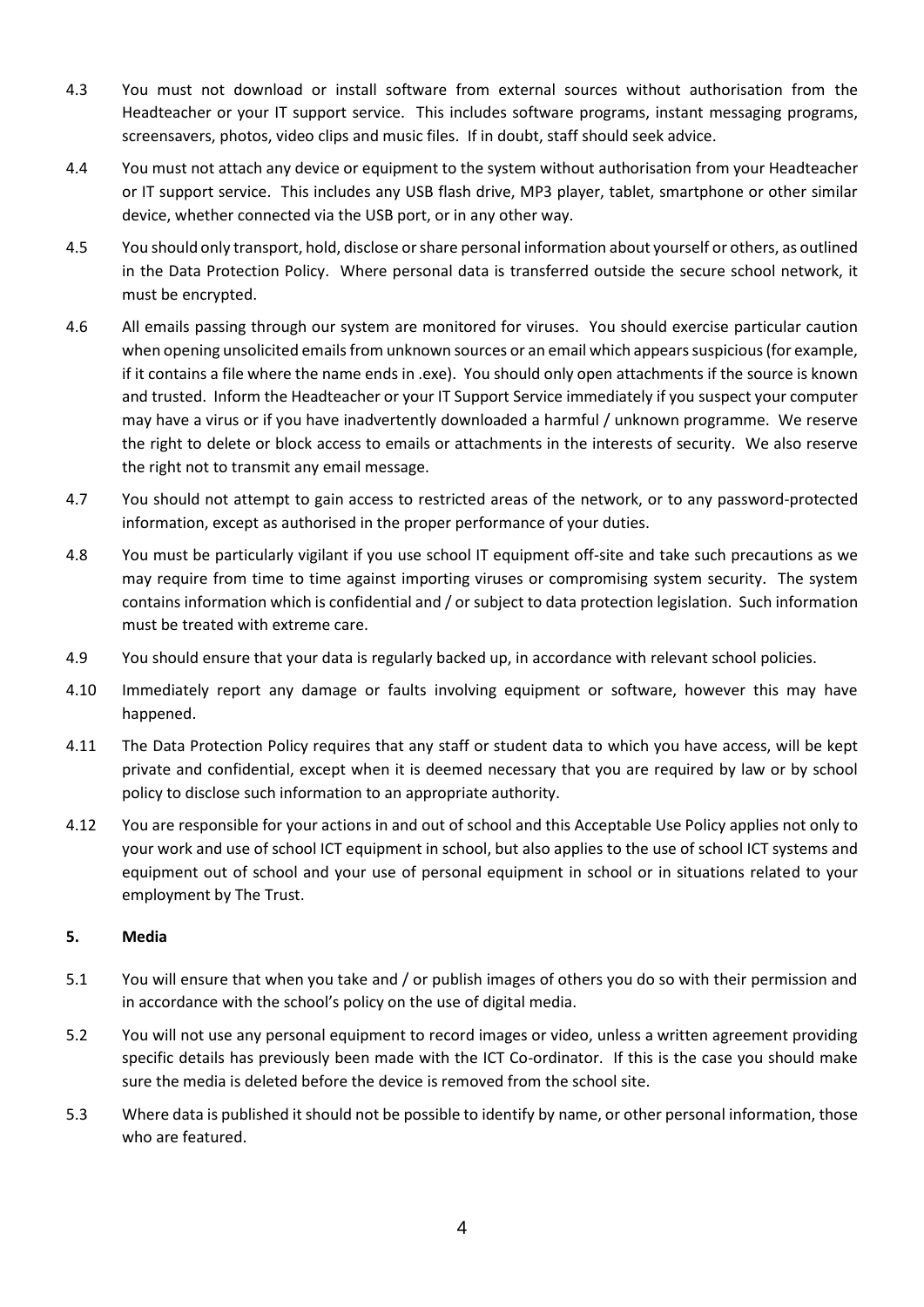# **6. Email**

- 6.1 Although email is a vital communication tool, you should always consider if it is the appropriate method for a particular communication. Correspondence with third parties by email should be written as professionally as a letter. Messages should be concise and directed only to relevant individuals. Our standard disclaimer will always be included by default.
- 6.2 You must not send abusive, obscene, discriminatory, racist, harassing, derogatory, defamatory, pornographic or otherwise inappropriate emails. You should communicate with others in a professional manner, not use aggressive or inappropriate language and appreciate that others may have different opinions. Anyone who feels that they are being or have been harassed or bullied, or is offended by material received from a colleague via email, should inform their line manager or the HR department.
- 6.3 You should take care with the content of all email messages, as incorrect or improper statements can give rise to claims for discrimination, harassment, defamation, breach of confidentiality or breach of contract. Remember that you have no control over where your email may be forwarded by the recipient. Avoid saying anything which would cause offence or embarrassment if it was forwarded to colleagues or third parties, or found its way into the public domain.
- 6.4 Email messages are required to be disclosed in legal proceedings in the same way as paper documents. Deletion from a user's inbox or archives does not mean that an email cannot be recovered for the purposes of disclosure. All email messages should be treated as potentially retrievable, either from the main server or using specialist software.
- 6.5 In general, you should not:
	- (a) send, forward or read private emails at work which you would not want a third party to read;
	- (b) send or forward chain mail, or junk mail;
	- (c) agree to terms, enter into contractual commitments or make representations by email unless appropriate authority has been obtained. A name typed at the end of an email is a signature in the same way as a name written at the end of a letter;
	- (d) download or email text, music or any other content on the internet which is subject to copyright protection, unless it is clear that the owner of such works allows this;
	- (e) send messages from another person's email address (unless authorised) or under an assumed name;
	- (f) send confidential messages via email or the internet, or by other means of external communication which are known not to be secure;
	- (g) communicate with students and parents / carers unless using official school systems. Any such communication should be professional in tone and manner.
- 6.6 If you receive an email in error you should inform the sender.
- 6.7 Do not use your own personal email account to send or receive email for work purposes. Only use the email account(s) we have provided for you.

# **7. Using the internet**

- 7.1 The school ICT systems are primarily intended for educational use and you should only use the systems for personal or recreational use within the rules set out in this policy.
- 7.2 When a website is visited, devices such as cookies, tags or web beacons may be employed to enable the site owner to identify and monitor visitors. If the website is of a kind described in paragraph 9.1, such a marker could be a source of embarrassment to the visitor and us, especially if inappropriate material has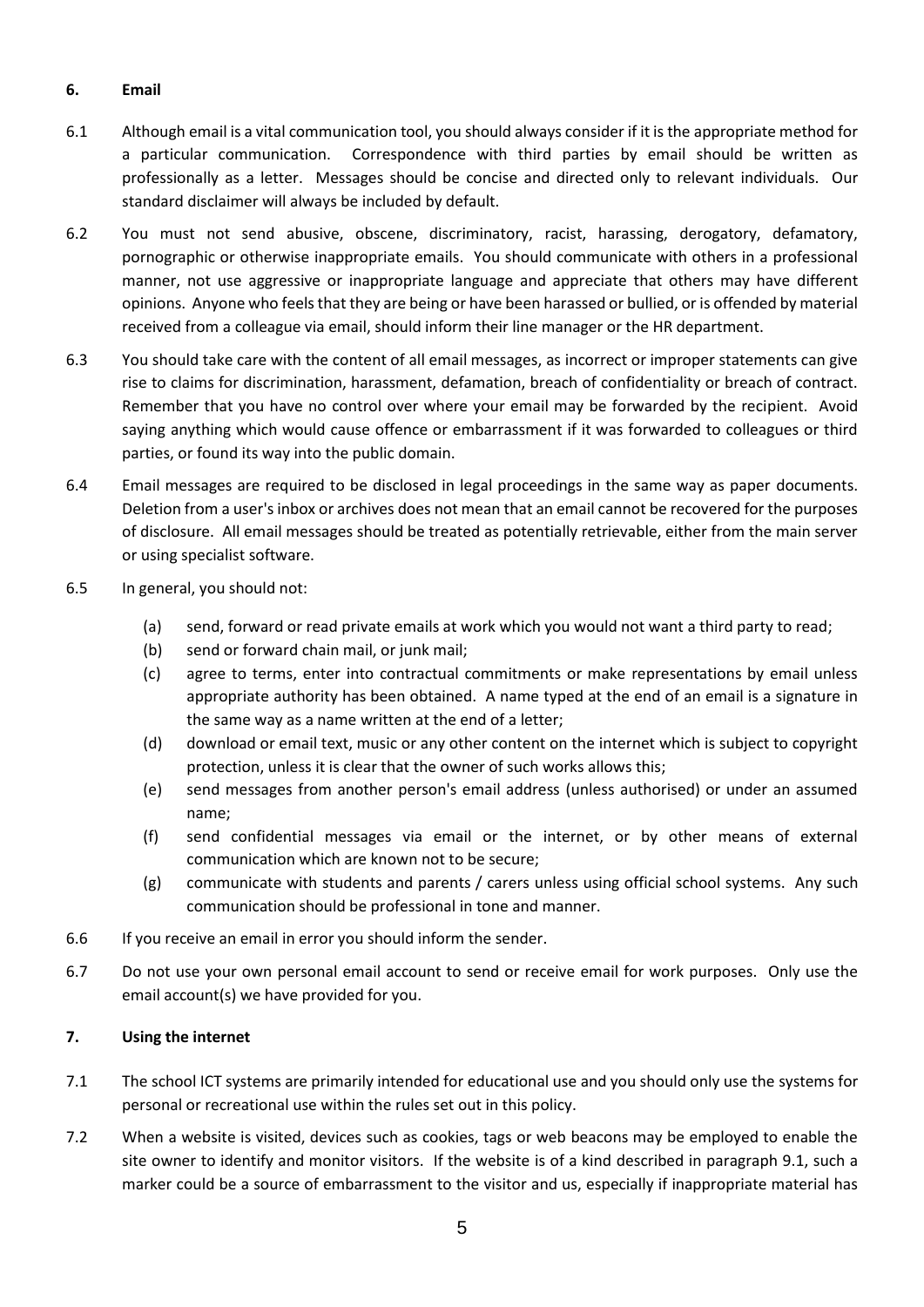been accessed, downloaded, stored or forwarded from the website. Such actions may also, in certain circumstances, amount to a criminal offence if, for example, the material is pornographic in nature.

- 7.3 Any use of social networking sites or participation in internet chat rooms, message boards, blog or wiki should only be used in school where it is required for the proper performance of your duties, or in accordance with sections 9 and 10 of this policy.
- 7.4 You should not try to upload, download or access any materials which are illegal or inappropriate or may cause harm or distress to others. Even web content which is legal in the UK may be in sufficient bad taste to fall within this prohibition. As a general rule, if any person (whether intended to view the page or not), might be offended by the contents of a page, or if the fact that our software has accessed the page or file might be a source of embarrassment if made public, then viewing it will be a breach of this policy. You should not try to use any programs or software that might allow the bypass of the filtering / security systems in place to prevent access to such materials.
- 7.5 You should not engage in any on-line activity that may compromise your professional responsibilities.
- 7.6 You should ensure that you have permission to use the original work of others in your own work.
- 7.7 Alongside this policy you should also read the following policies which can be found on The Trust's website:
	- o Trusts GDPR Information Security Policy;
	- o Trusts GDPR Data Protection Policy;
	- o Trusts Remote Learning Policy.

#### **8. Monitoring**

- 8.1 IT systems within schools enable us to monitor email, internet and other communications. In order to carry out legal obligations in our role as an employer, use of school systems and any personal use of them, may be continually monitored by automated software or otherwise. Monitoring is only carried out to the extent permitted or as required by law and as necessary and justifiable for safeguarding purposes.
- 8.2 We reserve the right to retrieve the contents of email messages or to check internet usage (including pages visited and searches made) as reasonably necessary in the interests of safeguarding and monitoring, including for the following purposes (this list is not exhaustive):
	- (a) to monitor whether use of the email system or the internet is legitimate and in accordance with this policy;
	- (b) to find lost messages or to retrieve messages lost due to computer failure;
	- (c) to assist in the investigation of alleged wrongdoing;
	- (d) to comply with any legal obligation.

#### **9. Prohibited use of our systems**

- 9.1 Misuse or excessive personal use of our telephone or email system or inappropriate internet use will be dealt with under the Trust Disciplinary Procedure. Misuse of the internet can in some circumstances be a criminal offence. Examples of misuse include participating in online gambling, forwarding chain letters, or by creating, viewing, accessing, transmitting or downloading any of the following material (this list is not exhaustive):
	- (a) pornographic material (that is, writing, pictures, films and video clips of a sexually explicit or arousing nature);
	- (b) offensive, obscene, or criminal material or material which is liable to cause embarrassment to us or to our clients or customers;
	- (c) a false and defamatory statement about any person or organisation;